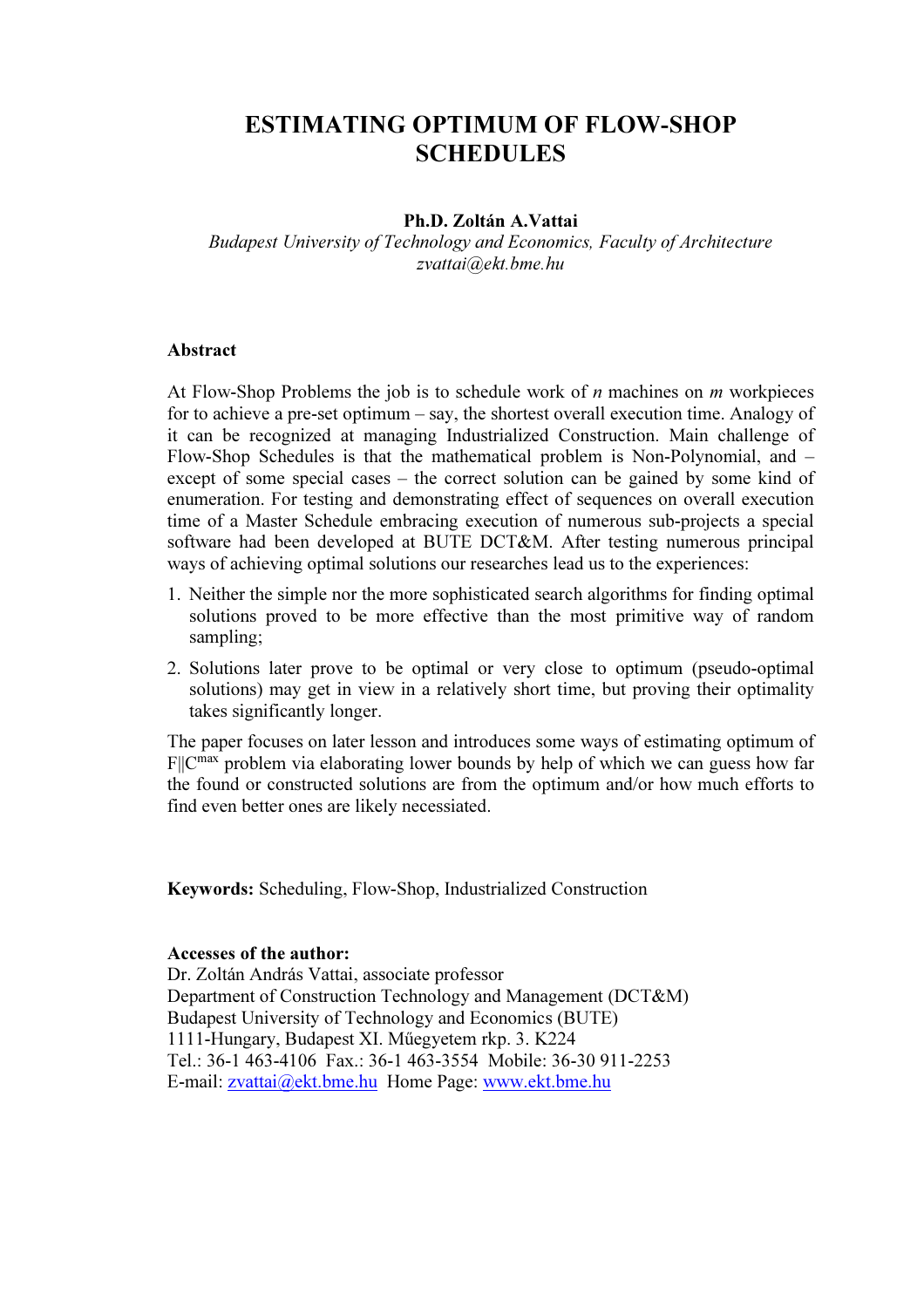### PREFACE

For graphical representation of ideas to be discussed on following pages instead of using one-dimensional schedules (known as Bar Charts or Gantt Charts) usually applied at discussing scheduling (sequencing) problems, we illustrate our thoughts by two-dimensional time-route diagrams known as progression curves, cyclograms or as linear schedules, as seen below. Horizontal axis of these diagrams is Time while along vertical axis *Progression* can be read in any proper dimension such as m,  $m^2$ ,  $m^3$ , ton, %,  $\epsilon$ , etc., that is a common characteristic of all processes (jobs) being scheduled.



Processes are represented by individual lines (See: line  $,1$ ",  $,2$ " and  $,3$ " above) slopes of which can be read as *intensity* of progression, while durations of processes  $(P_1, P_2, P_3)$  $P_3$ ) and timing of them (e.g. succession times between them either at start:  $S_1$ ,  $S_2$  or at finish:  $F_1$ ,  $F_2$ ) can be read as horizontal (time) views of their linear representations.

For succeeding processes with or without overlapping in time, minimum succession times (technological breaks or critical approaches succeeding the given processes represented by B values) are used to set minimum of their non-overlapping period.

Ranges/values of critical approaches can be defined/selected tipically by considering technical-technological constraints, such as time of hardening, cooling, drying, consolidating, etc. as constant values or can be set as functions of progression due to needed manipulation area or safety zones or on-site storage capacities and so on. Guiding relative timing of processes this way any relative time position, *lead* or *lag* time can be set.

The schedule of a workpiece in which all the succession times between succeeding processes are at their minimum (set by B values) we do refer as own-schedule or most compact schedule of it (as if it was processed in its own). These most compact ownschedules of workpieces will be released (succession times between neighbouring processes can and will be increased) as requires when combining or linking them up in a Master Schedule.

Thus the problem of forming a Master Schedule and finding on optimal sequence of workpieces for to achieve the shortest overall completion time can be derived back to the problem of matching pairs of succession vectors (succession times  $F_k$ " at finish on preceeding workpiece and succession times  $, S_l$ " at start on succeeding workpiece). (See: Figure 2.)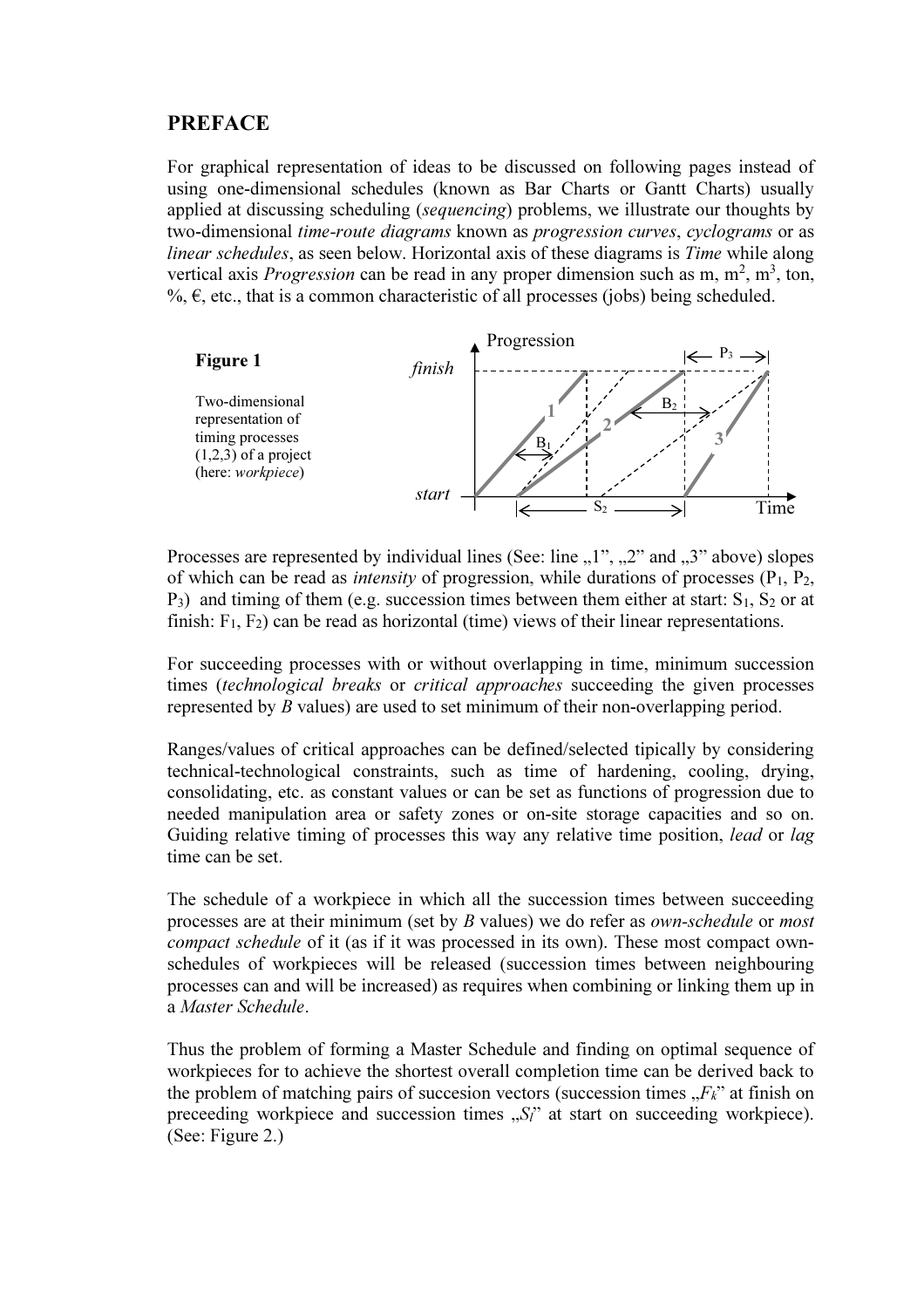**Figure 2** Releasing *own-schedules* of projects/workpieces (k and l) when linking them up in a Master Schedule with expectation of breakless performance of processes/machines. (Detail of the Master Schedule is to the right.)



## INTRODUCTION

Though thinking it over in short it can be seen clearly, it is less widely known that sequence of buildings to be erected may have significant effect on completion time of the buildings themselves and on overall completion time of all when having the same resources assigned to them (see Figure 3).

The phenomenon is well-known in manufacturing industry and much effort have been made to help scheduling workpieces to achieve a pre-set optimal characteristic of the whole *production program*, thus calling into existence a special branch of applied mathematics (Operations Research) referred as Scheduling.

In 1973 researchers had suggested a reference system to identify scheduling problems by classification, indicating availability of resources and further restrictions completed by identification of actual target function [4]. Using their coding system Scheduling *Problem* discussed can be identified as  $F|overlap$ , no-wait $|C^{max}$  to be read as:

The job is a so called *Flow-Shop* scheduling with no limit on number of machines  $(F)$ , where overlapping in time is allowed when processing a workpiece by succeeding machines, machines should not wait when shifting from a workpiece to an other ('overlap, no-wait'), and the aim is to minimize the overall execution time identified by *completion time* of the last workpiece ( ${}^{\circ}C^{max}$ ).

Flow-Shop as a basic class of scheduling problems embraces a set of conditions on production environment:

- There are 'm' workpieces to be scheduled on 'n' machines (each workpiece must be processed by each machine);
- Order of machines at processing workpieces is given and is the same for each workpiece (technological order of machines is fixed and known);
- Order of workpieces must be the same on each machines;
- Machines are performing their only job (special machines for each process);
- Each process is performed by one machine (one machine is available for each kind of processes).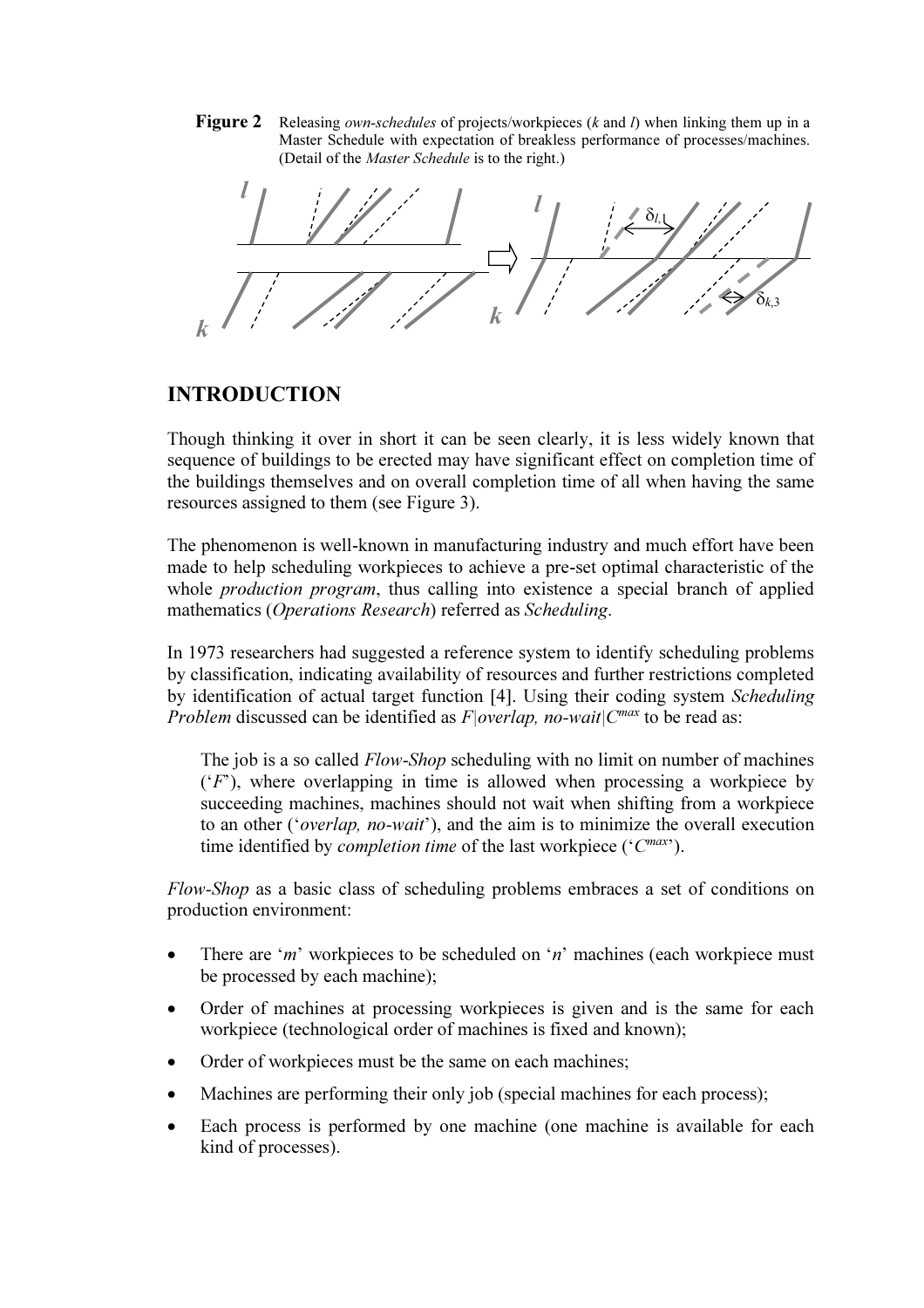To demonstrate variety of scheduling problems and their coding we can mention Job-Shop scheduling  $(J)$ , where technological orders of machines are given in advance but may differ by workpiece; P refers to situation when *parallel machines* are used and each machine can perform any job; *pre-emption* indicates when processing of a workpiece can be broken at machines; idle refers to allowed workless periods of machines between succeeding workpieces, while *no-wait* warns us when it is unacceptable; res1, res2 identifies limited availability of resources; target function can be minimum of sum of *completion times* ( $\Sigma C_i$ ), minimum of sum of *delays-*, *lateness*or tardiness ( $\Sigma D_i$ ,  $\Sigma L_i$ ,  $\Sigma T_i$ ) too; and so on – to mention the most frequent ones only.

Figure 3 Demonstrating effect of sequence of workpieces ('A' and 'B') to be processed by two machines ( $a^{\dagger}$  and  $b^{\dagger}$ ). At top we see the most compact individual own-schedules of workpieces with technological breaks indicated (grey stripes, indicating minimum succession times between succeeding jobs). Below we see Master Schedules constructed off them sequencing the two wokpieces in order of B→A and another variant of it sequencing the workpieces in order of A→B. Both variants of the Master Schedule are the most compressed ones! Minimum overall completion time is (can be) strongly effected by the sequence of workpieces. (See  $\Delta T$ )



Difficulty is that for to solve most of the Flow-Shop Problems there is no any existing close formula. For to find optimum some type of enumerative algorithm [7, 8] is needed, which may/would take enormous run-time. Computations of these kinds are referred as NP-hard in technical literature, which means that time (steps) needed to find solution is *non-polinomial*, it can not be defined as *n*•*x*, or  $n^2$ ,  $n^3$ , etc., where *n* represents the number of workpieces to be scheduled.

To demonstrate difficulties of these calculations let assume a computer calculating one million Master Schedules (permutations) of the same 20 projects in a second. Well, to examine all possible permutations that computer should work for more than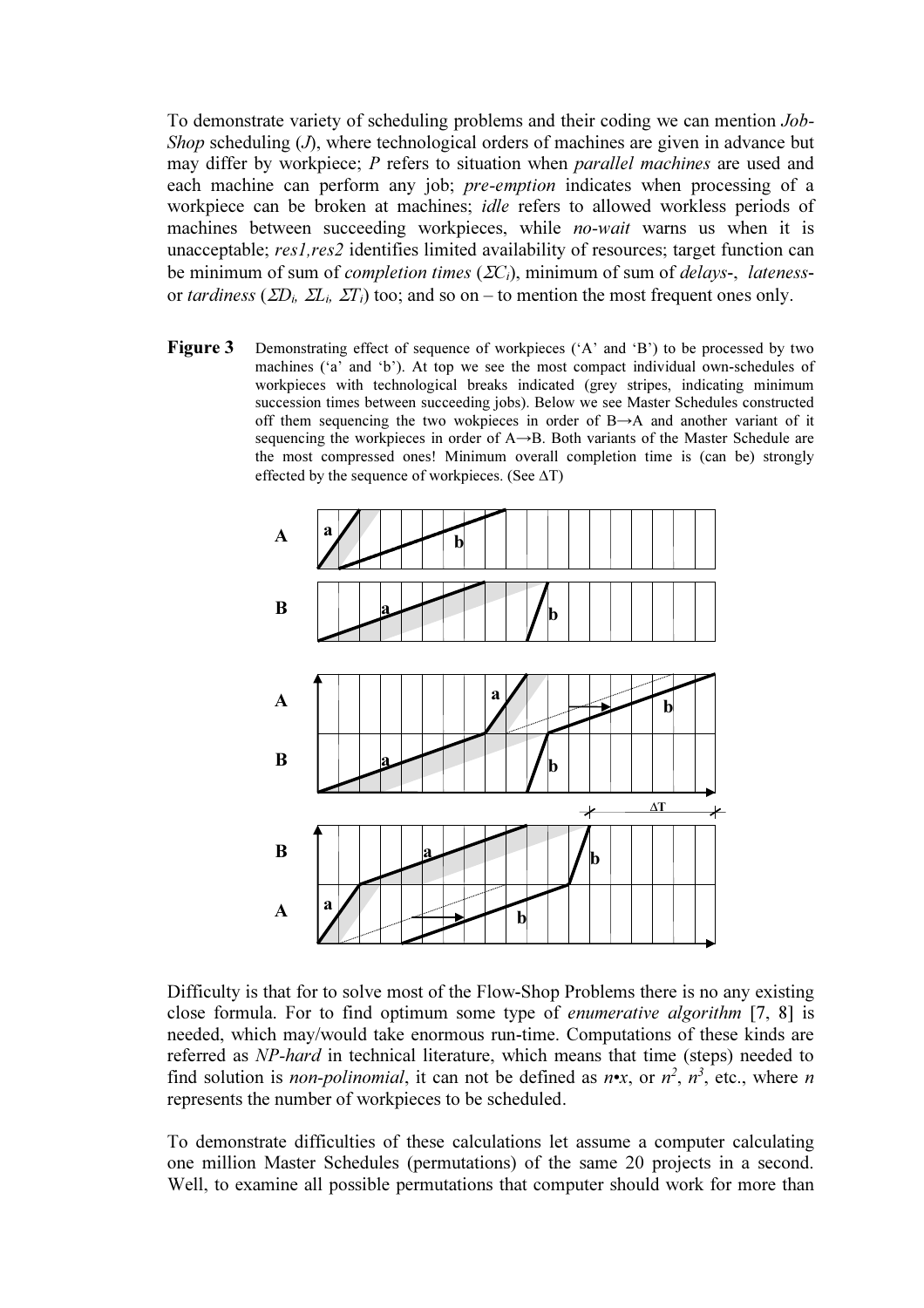77 thousand years (20! = 2.43·10<sup>18</sup>; 2.43·10<sup>12</sup> sec > 77,000 years). So long machine time – for to solve a single problem – usually we do not have. ...

 $F2||C^{max}$  (Scheduling *m* workpieces on 2 machines) is one of a few delighting problems for which there exists a polynomial solution – first published by S. M. Johnson in 1954 [1]. Having more than two machines the problem seems to be stubbornly NP-hard.

It is not by chance that much effort were made to derive  $F||C^{max}$  scheduling problem back to  $F2||C^{max}$ . Szwarc published an *elimination method* in 1971 [2] later improved to an optimal elimination method published by him in 1973 [3]. Also Szwarc published *dominance conditions* for  $F3||C^{max}$  problem in 1978 [5].

Z.A.Vattai proved optimality of Johnson's (1954) heuristic algorithm and generalized the solution for *overlapped* situations  $(F2|overlap|C^{max})$  while introducing term of *o*shaped (master) schedules (where succession times between the processes both at start and at finish are at their minimum and all necessary releases have been made mainly in inner sections of the Master Schedule) in 1993 [9].

Time by time comprehensive overviews are published reporting latest results of searching faster and faster methods to find solutions for Flow-Shop Scheduling problems. Theoretical approaches were comprehended in Proceedings of the NATO Advanced Study and Research Institute in 1981 [6]. Results are adopted in up to date management techniques [7] and resource pool of finite mathematics [8] is enriched permanently by more and more sophisticated methods of supporting decision making.

Recognizing difficulties of providing a sure optimum and also recognizing sensibility of optimal schedules (meaning: a slight modification of data can significantly effect final result) the empasis had turned to pseudo-optimal and practically acceptable solutions and to *probabilistic* and/or *combined* methods.

Amy D. Wilson et al tried to estimate the optimum on statistical basis and published their results in 2004 [10]. R. Ruiz and C. Maroto gave a comprehensive review on heuristic methods applied for Flow-Shop Scheduling problems in 2005 [11]. The latest endeavours are focusing on generic algorithms and on development of some kind of hybrid heuristics for the problem, some results of which were published by M. G. Ravetti at al. in 2006 [12].

For testing and demonstrating effect of "Sequence" (of projects) on minimum overall execution time of a Master Schedule comprehending execution of numerous building projects ("*multi-project management*") a small software had been developed by the author at Department of Construction Technology and Management of Budapest University of Technology and Economics. Lessons of test runs had been published in 2008 [13].

Primary aim was to bring attention of our students (future managers) on extended considerations of construction management in case of executing large-scaled complex development works. After modelling and testing potential effects of sequences on total execution time we tested five principal ways of building/finding optimal sequences: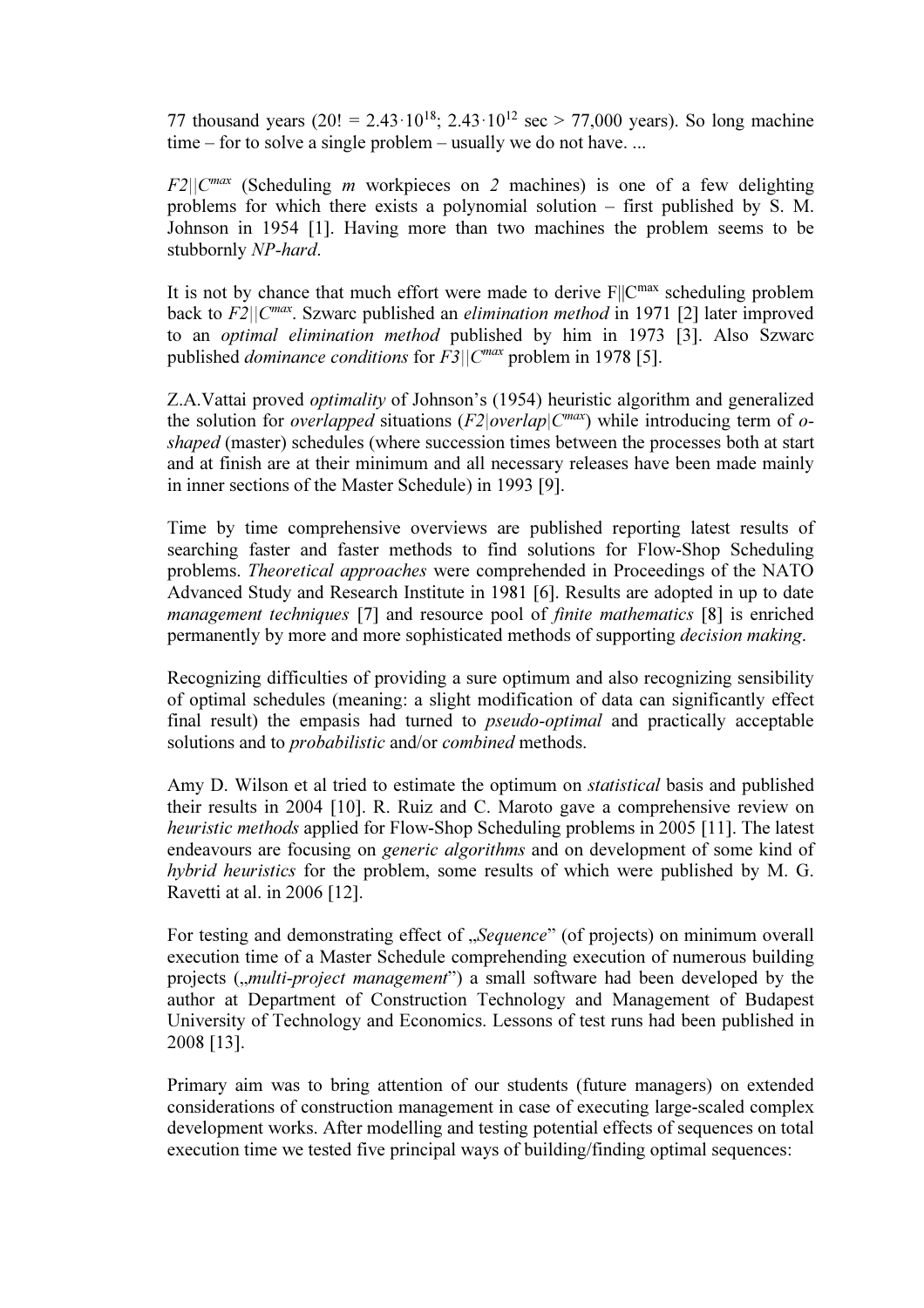- 1. For to gain certain optimum, and to check any other trials, enumerative algorithms had been developed, later improved and accelerated by some methods of filtering (Total-, Partial- and Implicite Enumeration);
- 2. Building sequence as a kind of set of optimal matches of individual schedules with the hope of deriving the problem back to a kind of *Assignment Problem* that can be solved by Linear Programming (Arranged Branch & Bound);
- 3. Finding partially optimal solutions for simpler cases and extending/combining them for more complex situations (*Johnson's Algorithm*);
- 4. Producing an initial sequence and improving it gradually via series of consecutive modifications (Pair-wise Exchanges).
- 5. Finally, for testing/measuring return of all our efforts against, a pure and primitive way of finding optimal sequence – by chance (Random Sampling).

Due to our principal aim of testing sequencing/scheduling as a tool of resolving some contradictions in Construction Industry and to get real optimum, manyfold heuristics had been deliberately excluded from our investigations.

After long times of examinations, after numerous trials and hypotheses falling apart as leaves from the trees none of the principal ways above proved to be either the only or the best way of constructing/finding the optimal sequence. None of the advanced techniques and/or approaches proved to be either deliberately or more outstandingly better or effective for our purposes than the most primitive way of Random Trials. But the same time, we found that elaborating a proper estimate on likely optimum is a more promising challenge. Having it, we could judge optimality of any sequence found or produced, and we could estimate likely return of our efforts to find an even better solution if the one produced did not seem to be optimal. ...

## ESTABLISHING A LOWER BOUND

Before discussing data and algorithm some general recognition are worth to be highlighted. (For better understanding see Figure 4.)

- Overall execution time of any Master Schedule can be divided in two segments:
	- 1. Overall processing time on the first machine  $(P_1)$ , which is a constant value, not varying by the sequence of workpieces.
	- 2. Time span between finishing the first and finishing the last process on the last workpiece (F) actually effected by the sequence.
- Building up a Master Schedule from the very last or from the very first workpiece is a symmetrical problem, so the division of above can also be made as overall duration of processing on the last machine  $(P_n)$  and time span between starting the first and starting the last process on the first workpiece (S).
- In an optimal Master Schedule F and S values are at their minimum so these are the quantities the examinations should focuse on. Thus calculations should concentrate on succession times, while processing times have less or indirect importance.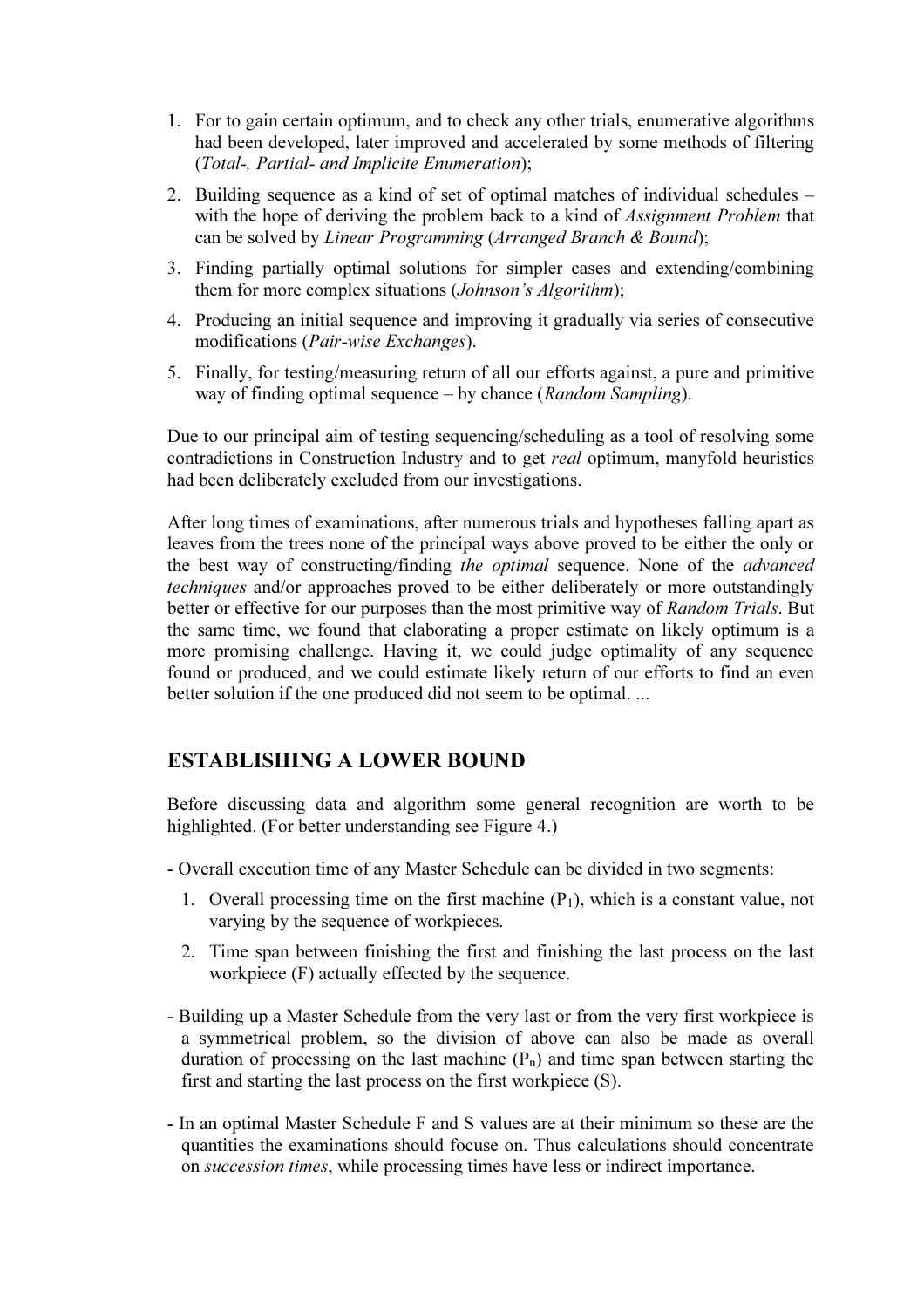

Studying Figure 3 and Figure 4 it is easier to understand *o-shaped* characteristic [9] of an optimal Master Schedule: 'succession times between the processes both at start and at finish are at their minimum while all necessary releases have been made mainly in inner sections of the Master Schedule'. …

### **Denotions**

For faster discussion we do introduce some mnemonic denotions: (For better understanding recall Figure 1.)

#### Denotions for own-schedules of workpieces

- $p_{ij}$  = processing time of machine j on workpiece i
- $b_{i,j}$  = minimum succession time (technological break) between processes j and j+1 on workpiece i
- $s_{i,j}$  = minimum succession time between starting processes j and j+1 on workpiece i
- $f_{i,j}$  = minimum succession time between finishing processes j and j+1 on workpiece i
- $s_i$  = minimum succession time between starting the first and the last process on workpiece i
- $f_i$  = minimum succession time between finishing the first and the last process on workpiece i
- $c_i$  = minimum completion time of workpiece i

#### Denotions for a fictive "optimal" Master Schedule

- $P_i$  = (overall) processing time on machine j in the fictive Master Schedule
- $B_i$  = minimum succession time (technological break) between processes j and j+1 in fictive the Master Sschedule
- $S_i$  = minimum succession time between starting processes j and j+1 in the fictive Master Schedule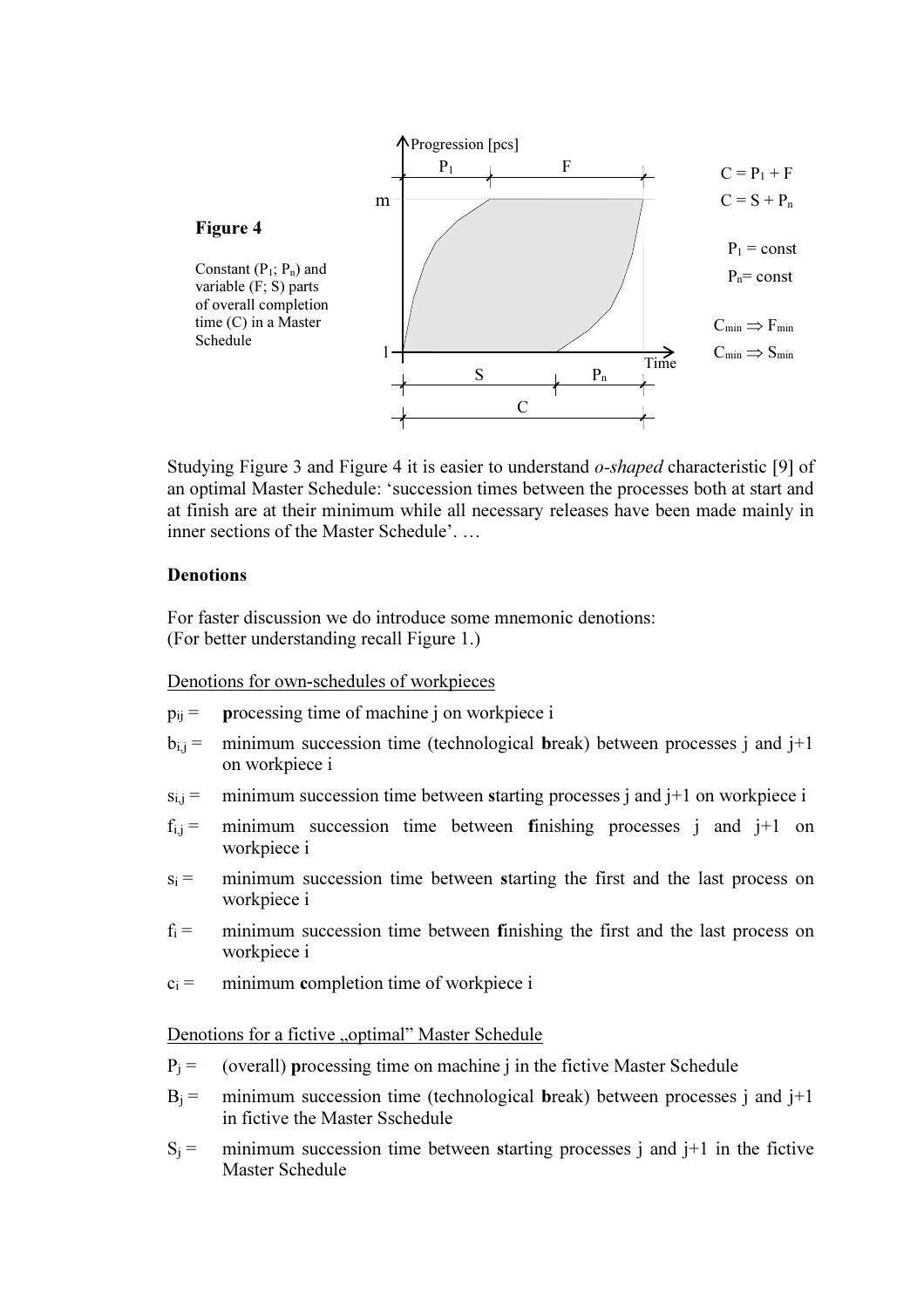- $F_i$  = minimum succession time between finishing processes j and j+1 in the fictive Master Schedule
- $S =$  minimum succession time between starting the first and the last process in the fictive Master Schedule
- $F =$  minimum succession time between finishing the first and the last process in the fictive Master Schedule
- $C =$  minimum completion time of the fictive Master Schedule

Denotions for estimating completion time of the optimal Master Schedule

 $E_1, E_2, E_3, E =$  partial and overall estimates

At interpreting and reading the scheduling problem and the abbreviations above analogy between manufacturing and construction can be highlighted by changing some key words, such as:

- *workpiece* in manufacturing  $=$  *building* or *project* in construction;
- machine in manufacturing  $=$  machine or team or subcontractor in construction

#### Calculating own-schedules of workpieces

Overlapping processes in time when erecting a building is typical in Construction for to shorten overall completion time. In Manufacturing, when workpieces are moving from machine to machine this solution can not be applied. Before going on with processing a given workpiece on the succeeding machine, the preceeding machine must finish its job. Expectation of non-overlapping in time can be considered as a special case of overlapping, with succession time equal to minimum of durations of processes linked to each-other. (See processes  $\mathbb{R}^2$  and  $\mathbb{R}^3$  in Figure 1 – and B<sub>2</sub> value between them.  $B_2 = min\{P_2, P_3\}$ 

$$
b_{i,j} = \min\{p_{i,j}; p_{i,j+1}\} \qquad i = 1, 2, ..., m; \quad j = 1, 2, ..., n-1 \qquad R \ 1.1
$$

Assuming constant intensity of processing at each process, progressions can be represented as straight lines in linear schedules. Thus, minimum succession times (critical approaches, bij values) will appear between starts or between finishes (or both) of succeeding processes. Thus, succession times between starts and between finishes of processes in the most compressed individual schedules (own-schedules) of workpieces can be calculated:

$$
s_{i,j} = max\{b_{i,j}; b_{i,j} + p_{i,j} - p_{i,j+1}\}
$$
  $i = 1, 2, ..., m; j = 1, 2, ..., n-1$  R 1.2

$$
f_{i,j} = max\{b_{i,j}; b_{i,j} - p_{i,j} + p_{i,j+1}\}
$$
  $i = 1, 2, ..., m; j = 1, 2, ..., n-1$  R 1.3

Minimum of variable part of completion times of individual workpieces can be calculated (See analogy on Figure 4):

$$
s_i = \sum_{j=1}^{n-1} s_{i,j} \qquad \qquad i = 1,2,...,m \qquad \qquad R \ 1.4
$$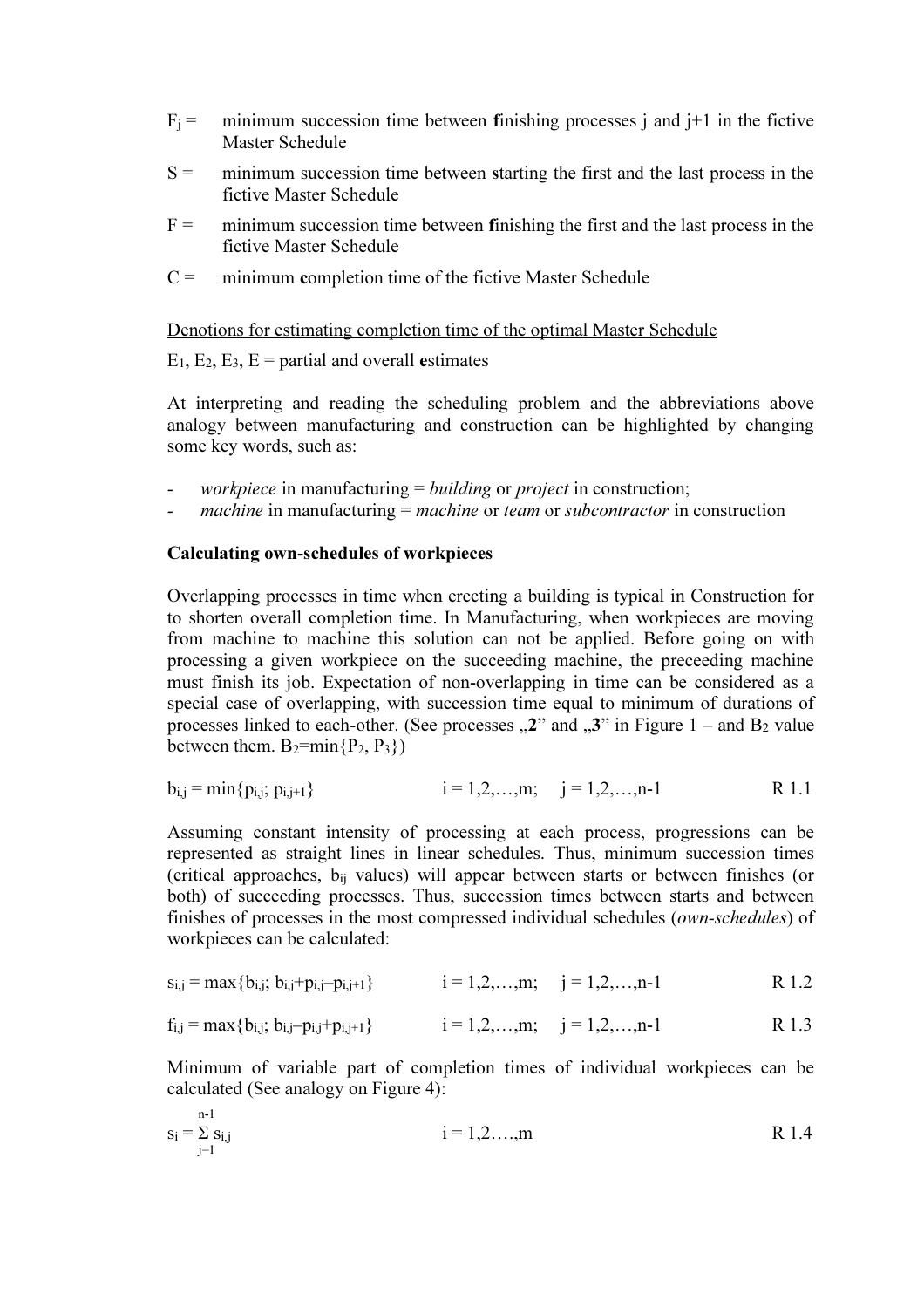$$
f_i = \sum_{j=1}^{n-1} f_{i,j} \qquad \qquad i = 1, 2, ..., m \qquad \qquad R \ 1.5
$$

As explained at Figure 3, having the constant part and having the variable part at minimum, minimum completion times and most compact (*own*-) schedules for each individual workipeces can be calculated.

$$
c_i = p_{i,1} + f_i = s_i + p_{i,n}
$$
   
  $i = 1,2,...,m$  R 1.6

These schedules can/will/must be released (by increasing succession times between succeeding processes) when combining them into one single Master Schedule.

#### Calculating a fictive "optimal" Master Schedule

As most compact schedules were calculated for individual workpieces, the same way a fictive most compact Master Schedule can be caculated for the whole series for to estimate the theoretically achievable minimum (as lower bound). With the assumption that minimal succession times will appear between starts and/or between finishes of succeeding processes, similar logic and similar relations can be used for calculation.

The only difference is that when considering individual processing times we have to consider overall processing times on the individual machines, and when considering minimum succession times (technological breaks) we have to consider the minimum of techonolgical breaks between processing on succeeding machines.

$$
P_j = \sum_{i=1}^{m} p_{i,j} \qquad j = 1,2,...,n \qquad R \ 2.0
$$

$$
B_j = \min_i \{b_{i,j}\}\qquad j = 1, 2, ..., n-1
$$
 R 2.1

 $S_i = max{B_i; B_i + P_i - P_{i+1}}$   $i = 1, 2, ..., n-1$  R 2.2

$$
F_j = max{B_j; B_j - P_j + P_{j+1}}
$$
  $j = 1, 2, ..., n-1$  R 2.3

$$
S = \sum_{j=1}^{n-1} S_j
$$
 R 2.4

$$
F = \sum_{j=1}^{n-1} F_j
$$
 R 2.5

$$
C = P_1 + F = S + P_n
$$
 R 2.6

#### Estimating the optimum

m

Having the individual own-schedules of workpieces and having the fictive Master Schedule we can establish at least three estimates as lower bounds on the shortest overall completion time: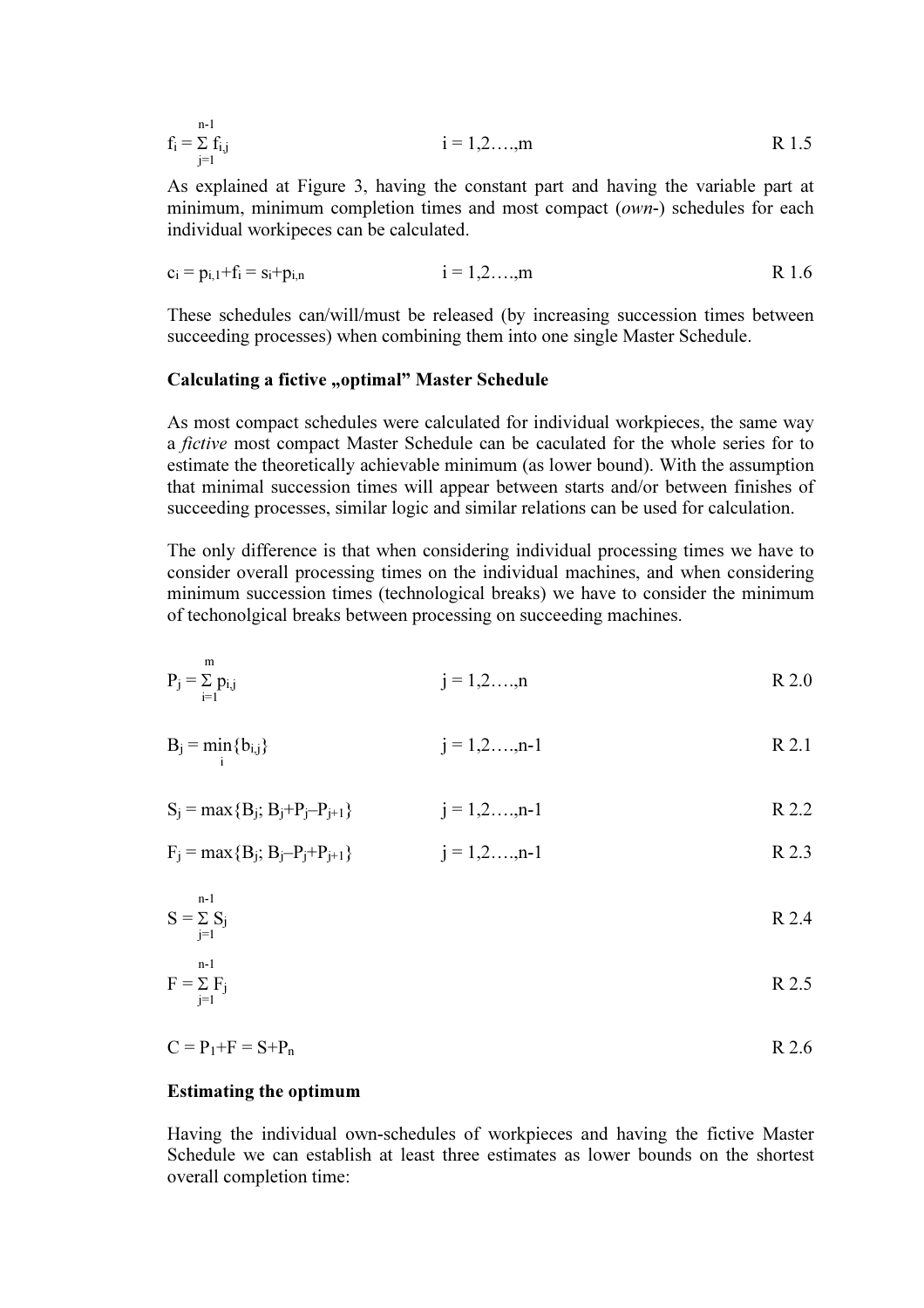1.) Assuming that unreleased own-schedule of the workpiece with the shortes succession time between finishing the first and the last process on it can be the last in the optimal Master Schedule, overall completion time can not be shorter than  $E_1$  value calculated below:

$$
E_1 = P_1 + min\{f_i\}
$$
 R 3.1

2.) As it was mentioned earlier, building up a Mater Schedule is a symmetrical problem, so we can follow similar logic when constructing it from direction of start or of finish. Also, assuming that unreleased own-schedule of the workpiece with the shortes succession time between starting the first and the last process on it can be the first in the optimal Master Schedule, overall completion time can not be shorter than E2 value calculated below:

$$
E_2 = min\{s_i\} + P_n
$$
 R 3.2

The two estimates  $(E_1 \text{ and } E_2)$  can not substitute each other. We need both.

3.) We also can conclude that overall completion time of the optimal Master Schedule can not be shorter than completion time of the fictive Master Schedule where – by assumption – no inner conflict within the schedule necessitate releasing minimum succession times between succeeding processes.

$$
E_3 = C \qquad R \ 3.3
$$

By our experiences none of the estimates above can be harder lower bound on the theoretically achievable minimum than the others. Accuracy of them is defined by the actual set of data.

$$
E = max{E1; E2; E3}
$$
 R 3.4

Though the three estimates are hard lower bounds they may more or less fail the real optimum. There can be situations when the most compact own-schedule is an outstanding one and it can not be at the beginning and at the end of the Master Schedule in the same time – that is: overall processing times on individual machines override own-schedules of individual workpieces. Also, there can be situations when technological breaks are over-dominating extents of processing times, thus individual own-schedules are overriding overall processing times on the individual machines. And we can imagine any mixture of them.

For practical use a kind of combination of the three estimates had been integrated in the software mentioned above. That is, after calculating individual own-schedules, all workpieces are tested to be the first, while others to be the last one in the Master Schedule, and the rest of workpieces are substituted by a single fictive (inner, partial master) schedule with processing times equal to overall processing times on machines less processing times on the selected two workpieces and with zero minimum succession times between them. Thus  $m*(m-1)$  tests are performed to establish a lower bound to estimate theoretical minimum of overall completion time.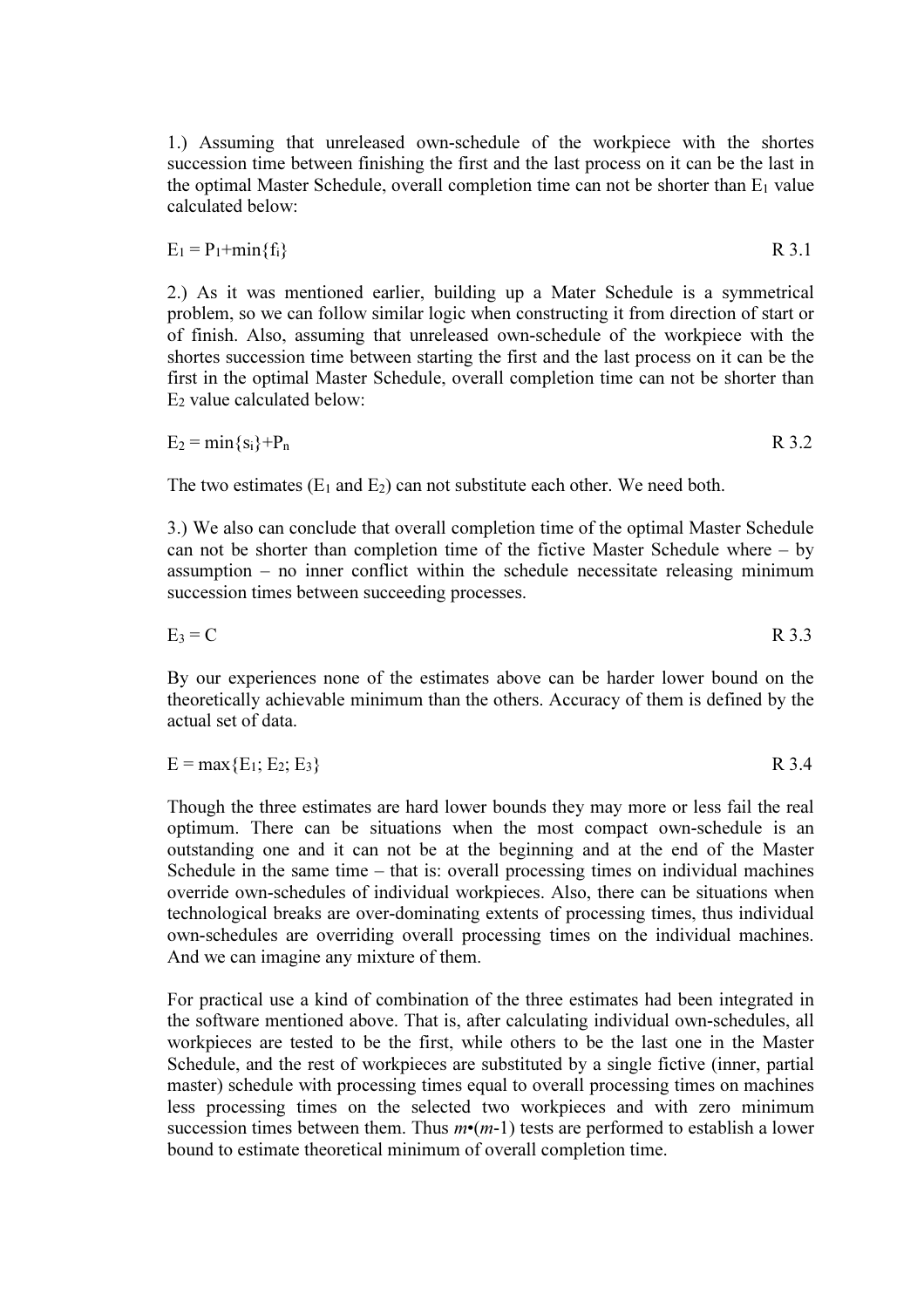# **CONCLUSION**

Due to standard technologies and to specialization of resources typical in Construction Industry problem of harmonizing preferences of Clients and those of Contractors can be demonstrated by the challenge of *Flow-Shop Problems*. Expectation of completing workpieces (buildings) as individual deliveries in the shortest times (Clients' interest) is not necessarily coinciding endeavour of firms contributing in completing the series of workpieces – also in the shortest overall execution time (Contractors' interest).

The question we faced was if computerized tools of sequencing could help us at resolving some contradictions of interest of clients and that of contractors in a way of finding proper arrangements/sequences of contracts, according to which each building could be delivered in an acceptably short period and performance of contractors could be managed in an effective *industrialized* way. ...

For testing and demonstrating effect of sequence on minimum overall execution time of a Master Schedule a small computer appilcation had been developed at Department of Construction Technology and Management of Budapest University of Technology and Economics. Together with modelling and testing potential effects of the sequences more principal ways of building/finding optimal solutions had been tested.

Experiences show that none of the advanced techniques and/or approaches proved to be either deliberately or more outstandingly better or effective than the most primitive way of Random Trials. The same time it was found that elaborating a proper estimate on likely optimum is a more promising challenge. Having it, we can judge optimality of any sequence found or produced, and we can estimate likely return of our efforts to find an even better solution if the one produced did not seem to be optimal.

In this paper we introduced a way of estimating optimum of  $F|overlap$ , no-wait $|C^{max}$ problem.

## **REFERENCES**

- [1] Johnson, S. M. (1954): Optimal Two- and Three-Stage Production Schedules with Setup Times included, Naval Research Research Logistics Quaterly, Vol 1. PP. 61-68.
- [2] Wlodzimierz Szwarc, Elimination methods in the m·n sequencing problem, Naval Research Logistics Quarterly 18, PP. 295-305 (1971)
- [3] Wlodzimierz Szwarc, Optimal elimination methods in the m·n flow-shop scheduling problem, Operations Research 21, PP. 1250-1259 (1973)
- [4] Symposium on the theory of scheduling and its application, ed. by S. E. Elmaghraby, Berlin-Heidelberg-New York, Springer, 1973
- [5] Wlodzimierz Szwarc, Dominance conditions for three-machine flow-shop problem, Operations Research 26, PP. 203-206 (1978)
- [6] Deterministic and stochastic scheduling, Proceedings of the NATO Advanced Study and Research Institute on Theoretical approaches to scheduling